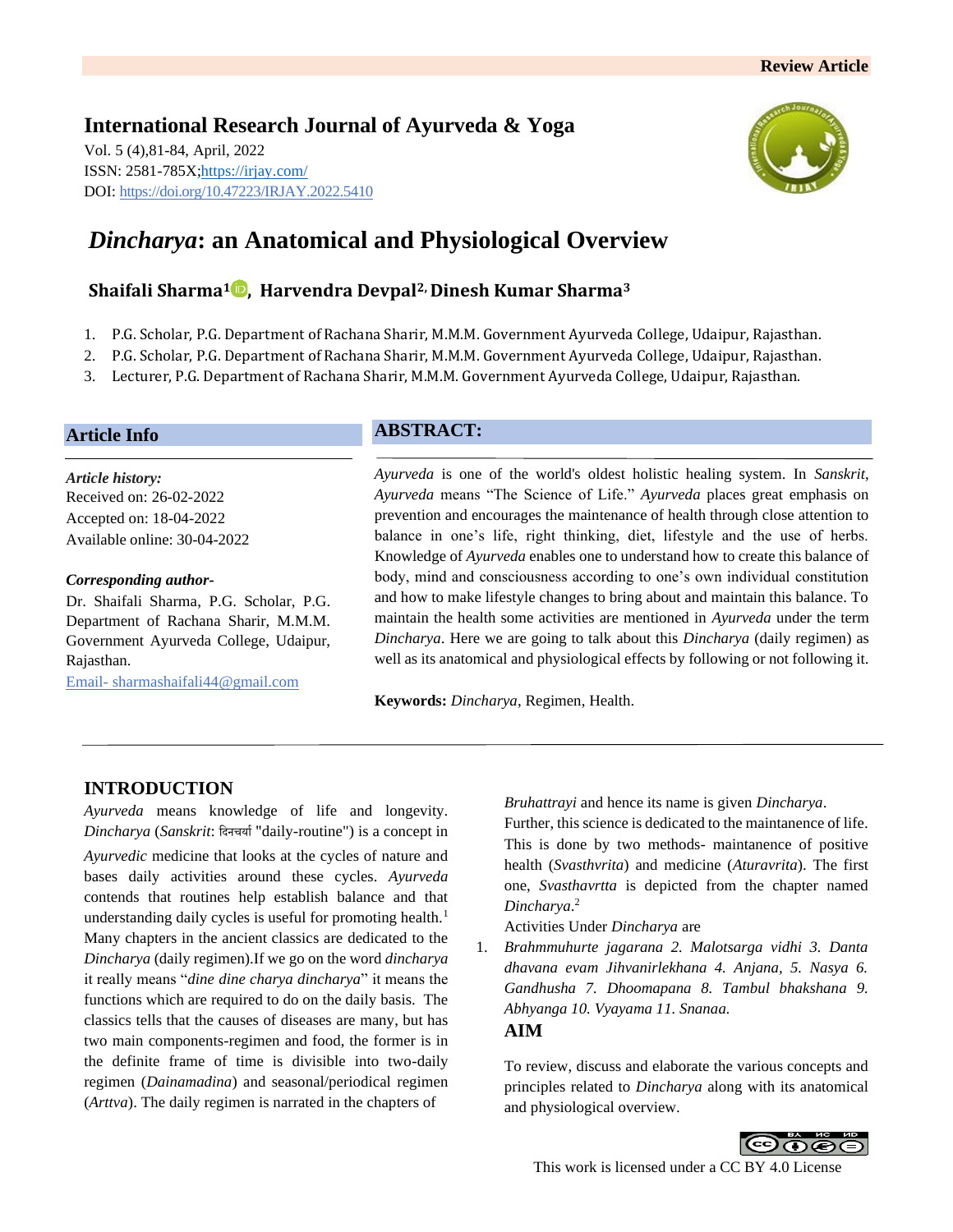## **MATERIAL AND METHODS**

This review article is based on various *Ayurvedic* texts such as *Ashtang hridaya*, *Charak samhita*. We also searched and referred various websites to collect the relevant information regarding this topic.

#### **Classical Review:**

*Ayurveda* gives equal importance to the maintenance of health by prevention of ailments and in curing them. The branch of *Ayurveda*, which deals with the maintenance of *Avasthya* or the state of well-being (steady state equilibrium), is known as *Svasthavrita*. *Dincharya* includes the daily routine, which is to be followed by a healthy person. It begins with waking up in *Brahmmuhürta* according to *Vagbhat acharya, Anjana* (Collyrium) according to *Acharya Charka* and *Dant dhavana* (Brushing of the teeth). After rising up the person should analyze his body and evacuate of excreta.

After this one the person should chew the *Danta dhawana.* One desires of clarity,taste and good smell of mouth should keep the chew stick in his mouth.<sup>3</sup> For this the *Acharya Charka* as well as *Vagbhata* used the *Katu*(pungent),*Tikta*(bitter) and *Kashaya*(astringent) *Rasa*. The brushing should be done in such a way that the gums are not affected. Further *Vagbhata* mentions The *Jiwha nirlekhan* (Tongue scraping). The dirt deposited at the root of the tongue, obstructs expiration and gives rise to foul smell, so the tongue should be scraped regularly. *Sauviranjanam* is pleasing to the eyes and hence can be used daily. With its use, the eyelashes will become unctuous and thick; the eyes with well-defined tricolours (black, white and red in appropriate areas), clean, beautiful and with sharp vision. Further *Acharya Charka* mentions that a strong collyrium must not be applied to the eyes during the day time as the eyes weakened by drainage.

The next step to be followed in the *Dincharya* (Daily Regimen) is *Nasya* or *Navana* One who practises nasal therapy in time according to the prescribed method, his eyes, nose and ears are not affected by any morbidity. His hair and beard never become white or grey, he never experiences hair fall, diseases like torticollis, headache, facial paralysis, lock jaw, rhinitis, hemicrania and tremors of the head are cured thereby. Being nourished by inhalation, his veins, joints, ligaments and tendons of head and neck gain greater strength. His face becomes cheerful and his voice becomes sweet, stabilised and stertorous. All his sense organs become clear and there is considerable strength in them. Diseases relating to head and neck do not attack him all of a sudden. Even though, he might be growing old, old age does not affect his head (in the form of grey hair, etc.) $4$ 

One should perform *Gandhusha* (Oil Pulling) after *Nasya*. Til oil gargling is beneficial for the strength of jaws, depth of voice, flabbiness of face, excellent gustatory sensation and good taste for food. One used to such gargles, never gets dryness of throat, nor do his lips ever get cracked; his teeth will never be carious and will be deep-rooted; he will not have any toothache nor will his teeth set on edge by sour intake; his teeth can chew even the hardest eatables.

After it *Dhoompana* should be performed according to *Acharya Vagbhata.* Smoking cures heavines of head, headache, rhinitis hemicrania, earache, pain in eye, cough, hiccough, dyspnoea, obstruction in throat, weakness of teeth, discharge from the morbid ear, nose and eye, purulent smell from nose and mouth, toothache, anorexia, lock jaw, torticollis, pruritus, infective conditions, paleness of face, excessive salivation, impaired/voice, tonsilitis, uvulitis, alopecia, greying of hair, falling of hair, sneezing, excessive drowsiness, loss of consciousness, and hypersomnia. It also strengthens hair, skull bones, sense organs and voice. Clarity of mind, throat and sense organs, lightness of head and elimination of the above mentioned *Doshas* are features of correct smoking. If untimely done or overdone, smoking causes such troubles as deafness, blindness, dumbness, bleeding from different parts of the body and giddiness.<sup>5</sup>

*Tambul bhakshana* (betal chewing) should be performed after it. *Abhyanga* (oil massage) should be performed after *Tambul bhakshana.*

Daily application of oil on body is recommended. This retards ageing, overcomes fatigue and annihilates effects of aggravated *Vata*. It improves clarity of vision, renders nourishment, longevity, good sleep, good skin & a sturdy physique. It should be particularly practiced on head, ears and soles.<sup>6</sup> One who applies til oil on his head regularly does not suffer from headache, baldness, greying of hair, nor do his hair fall Strength of his head and forehead is specially enhanced; his hair become black, long and deeprooted; his sense organs work properly, the skin of his face becomes brightened, applying til oil on the head produces sound sleep and happines.

The benefits of the oiling of the ears: Ear diseases due to vitiated *Vata*, torticollis, lock.jaw, hardness of hearing and deafness are prevented if oil is regularly dropped into the ears. As a pitcher, a dry skin, and an axis (of a cart) become strong and resistant by the application. By massaging oil in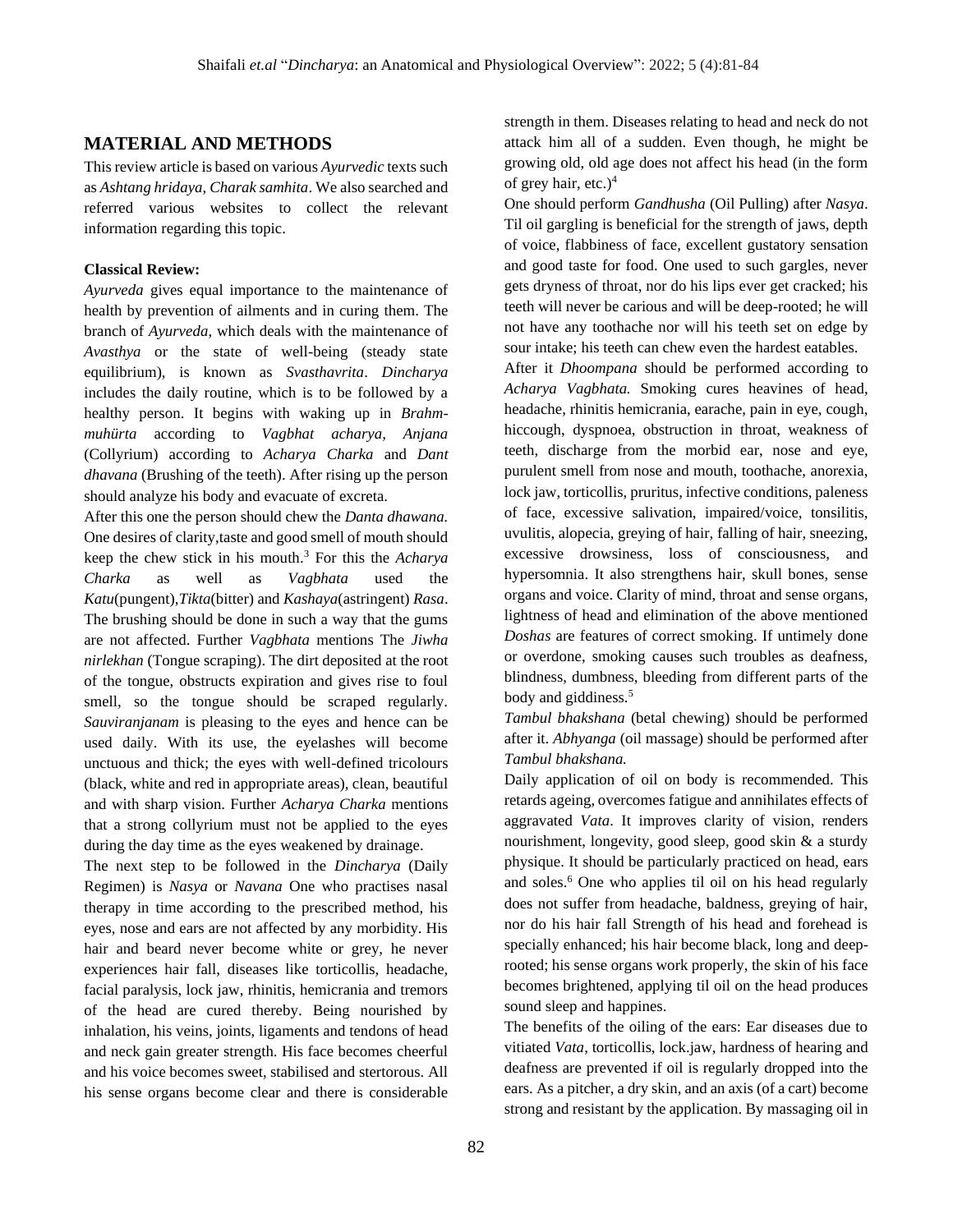the feet, roughness, immobility, dryness, fatigue and numbness are instantaneously cured, tender ness, strength and steadiness of feet are effected, the eye sight becomes clear and *Vata* (vitiated) is relieved thereby. Prevention from sciatica, cracking of feet, constriction of vessels and ligaments of feet is ensured if (oil) massage is applied to the feet, so by the massage of oil the human body becomes strong and smooth-skinned; it is not susceptible to the diseases due to *Vata*; it is resistant to exhaustions and exertions.

A person should daily perform exercise according to his capacity.<sup>7</sup> The practice of physical exercise renders body light and efficient in activities, improves digestive power, lowers obesity, renders finely chiseled contours and consistent body structure.

*Snanaa* should be performed after doing exercise. Bathing kindles *Agni* (improves digestion), provides health, longevity and enhances sexual drive, energy and strength. it tackles *Kandu* (itching) *mala* (dirt), *Srama* (fatigue), *Sweda* (sweat), *Tantra* (lethargy). *Trishna* (thirst), *Daha* (burning feet) and *Papma* (ill feeling).<sup>8</sup>

#### **Modern Review:**

If we see these daily regimen steps according to modern point of view then, waking up early one can benefit out of it since the body provides more energy. It also helps in the proper functioning of the body that include increased supply in blood muscles, tissue repairs, bone repair, lowered blood pressure and relaxation of the body. According to the research, people who wake up early have better brain function, superior critical thinking and problem-solving skills.<sup>9</sup> Joerg Huber of Roehampton University in London found that "Morning people tend to be healthier and happier as well as having lower body mass indexes."

After rising the person should chew the *Danta dhawana* (Brush) sticks meant for cleaning the teeth. Oral hygiene is inevitable for the maintenance of proper health. materials of sweet, salty and sour tastes are not advised for brushing teeth, as these may cause decay of dentures, especially enamel, if continuously used. Improper brushing causes gum recession, that may cause "pockets" or gaps, form between the teeth and gum line, making it easy for disease causing bacteria to build up. If left untreated, the supporting tissue and bone structures of the teeth can be severely damaged, and may ultimately result in tooth loss. Gum recession is a common dental problem. The first sign of gum recession is usually tooth sensitivity, or the person may notice a tooth looks longer than normal. Typically, a

notch can be felt near the gum line.<sup>10</sup>

One should daily apply the collyrium called *Sauviram*, which is beneficial to the eyes, by this eyes become beautiful, sharp to see even minute objects. The herbal treatment contained rose extracts is generally used to treat for patients with dry eyes, conjunctivitis and pterygium. The reductions are also seen in postoperative cataract cases.

After it *Anutaila* is to be dropped into the nose. The medicines administered through the *Nasya* it travels through the paranasal sinuses,It works specifically on disorders of ear, nose and throat. The medications administered through the nostrils pervade into the nervous (Brain) and venous system (Blood circulation) present in and around the nostrils. Medicated oils or powders stimulate some vital centers of brain that reduce pain perception. *Nasya* clears the nasal cavity thereby relaxing nervous system.<sup>11</sup>

Several studies have found that oil pulling can help reduce the number of bacteria in the mouth, preventing tooth decay. practitioners believe that oil pulling can clear the sinuses, reduce headaches, and reduce inflammation in the body.<sup>12</sup>

Actions which produce weariness to the body are called exercise or *Vyayama*. Regular physical activity can improve the muscle strength and boost endurance. Exercise delivers oxygen and nutrients to the tissues and helps the cardiovascular system work more efficiently. Resistance exercise affects muscles by increasing the formation of myofibrils, thereby increasing the thickness of muscle fibers.<sup>13</sup>

*Abhyanga* (Massage) of the body subsides, *Kapha*, dissolves the fat, produces firmness to the limbs and gives good appearance to the skin. Head massage can help improve circulation to the head and face. Improved circulation brings nutrients and oxygen to the head and neck area, improving brain function and increasing the removal of toxins. Enhancing the delivery of nutrients encourages healing throughout the body and promotes better health. Ear massage triggers the release of the body's natural painkillers, endorphins. Studies have demonstrated that ear stimulation increases levels of endorphins in both the blood and cerebrospinal fluid.<sup>14</sup>

*Snana* (Bath) stimulates digestive fire, when a tense body enters a warm bath, the hot water increases the body temperature and relaxes the tense muscles and helps the arteries and veins to expand and carry blood more effectively throughout the body.15